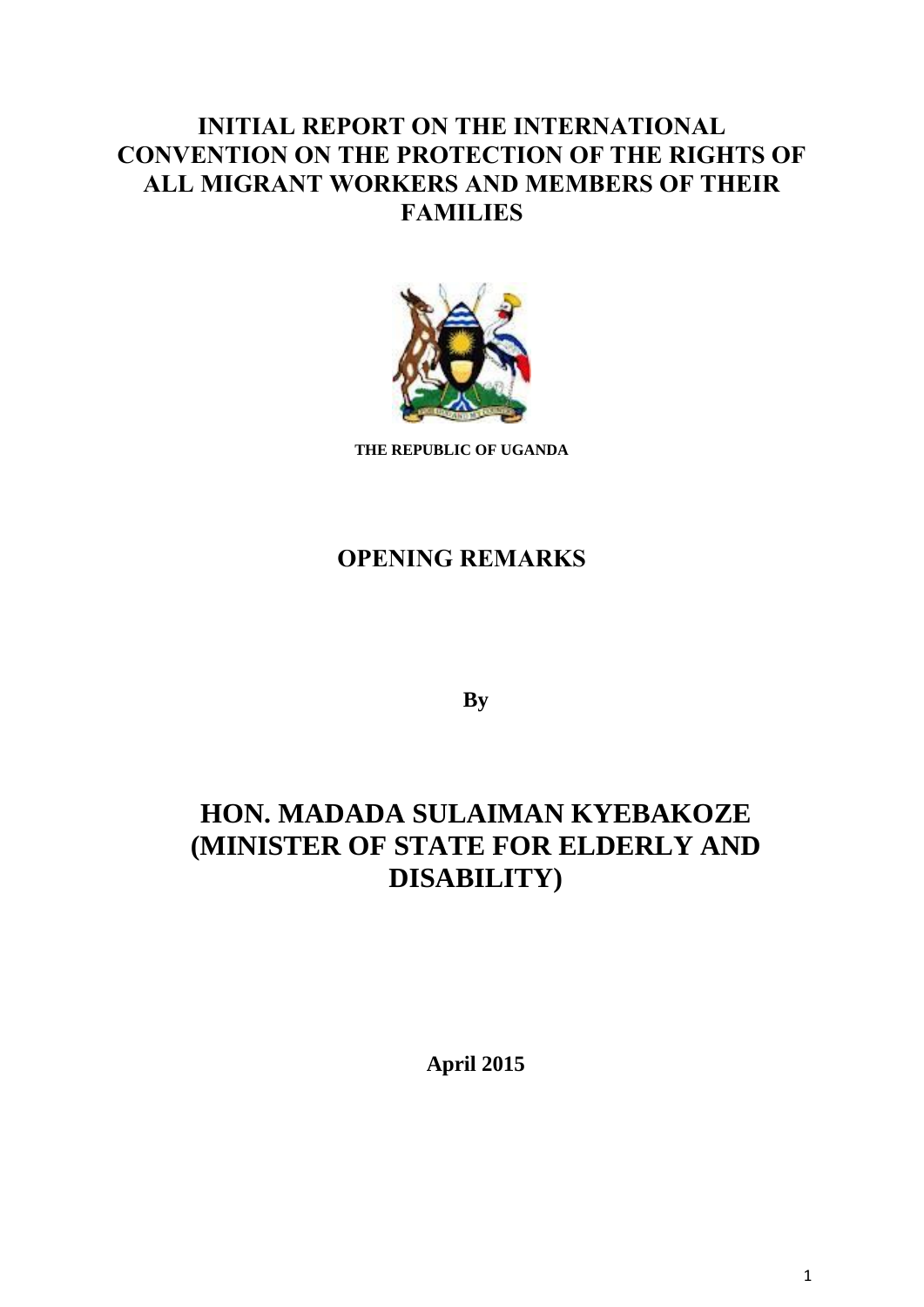The Committee Chairperson

Honourable members

Ladies and gentlemen

#### *1.0 Introduction*

It is a great honour and privilege for me to present these opening remarks to the Committee.

Over the past 50 years, there has been a rapid growth in the number of people migrating between countries, to pursue work, to make a better life for their family or to seek protection. During this time, the number of people living outside their country of origin has almost tripled, rising from 75 million in 1960 to 214 million people in 2010.

While the total number of migrants has grown rapidly, and is expected to continue to do so in the years ahead, migration has generally kept pace with global population growth. Migrants made up 3.1 per cent of the global population in 2010, a slight increase from 3.0 per cent in 2005.

Migratory patterns in Uganda have existed within diverse social, political and economic contexts driven by political factors, poverty, rapid population growth and the porosity of the international borders. Bordered by five countries, many with highly volatile political and economic histories, with pronounced disparities of development within its own borders, and with its unique experiences of colonial separation (and enduring links) Uganda has been the locus of massive population movements. Currently, there is a growing participation of Ugandans within labour markets at the regional, continental and even global levels.

For much of its post-independence history, until the mid-1980s, Uganda has been mired in civil war and ethnic strife. In 1986, when the National Resistance Army/Movement (NRA/M) assumed power under the leadership of President Yoweri Museveni, the country's economy was in ruins, with an inflation rate of over 240% and an almost non-existent economic infrastructure.

Uganda has progressed towards democracy and has held regular multiparty elections since 2006. Uganda's economy has experienced varying growth rates over the years, reaching 8% over the period 2004/05 to 2007/08. The impressive gross domestic product (GDP) growth performance reflects significantly reduced poverty levels. The percentage of the population living below the poverty line declined from 56% in 1992/93 to 44% in 1997/98 and further to 31% in 2005/06 (NPA, 2010).

Northern Ugandan, however, has faced various economic and security challenges throughout the past decades. The Acholi region, for example, has been the scene of one of the world's worse humanitarian crises. Approximately 1.7 million people in the Acholi region were displaced due to more than twenty years of armed conflict between the Lord Resistance Army (LRA) and the Ugandan government. To the east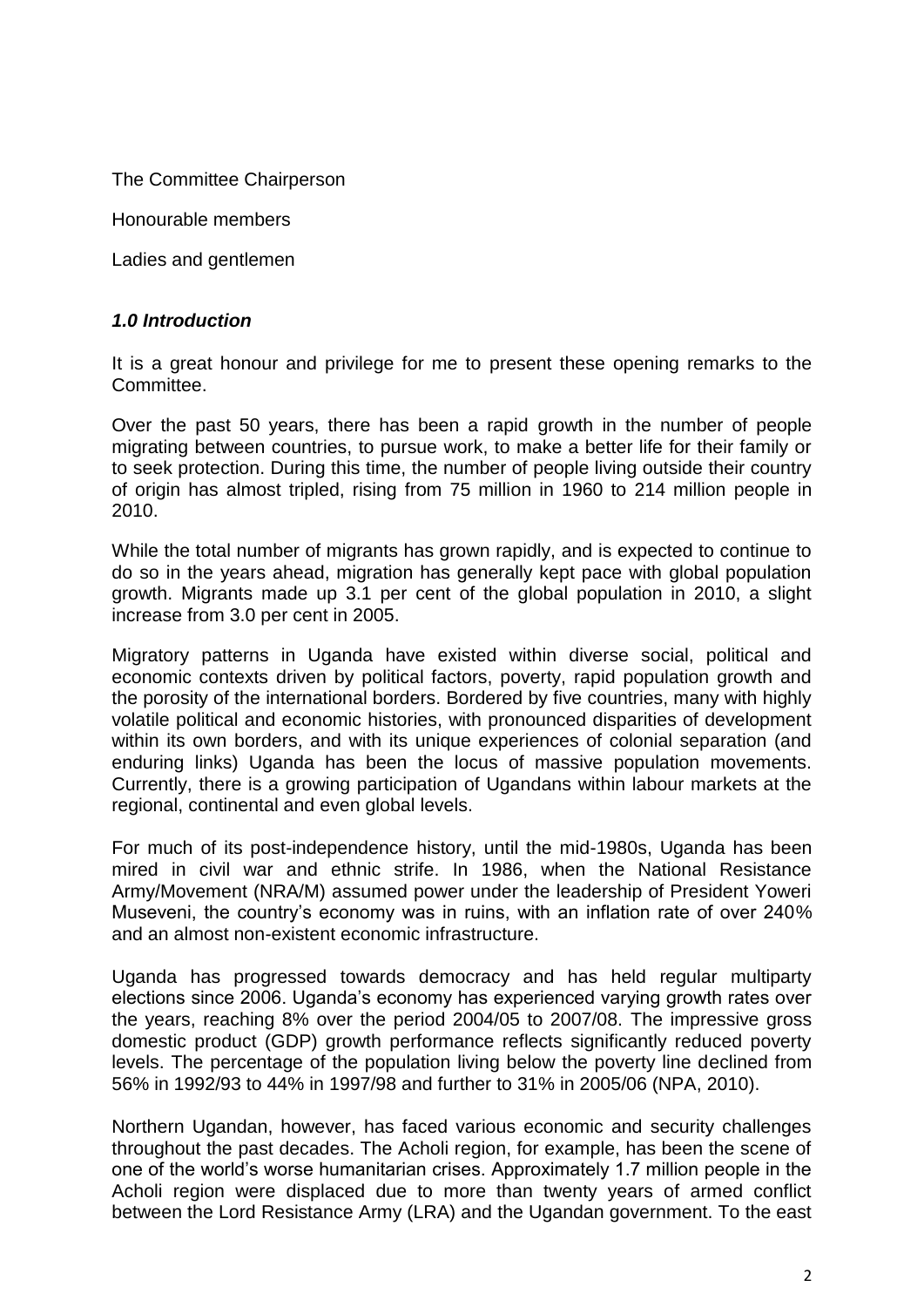of Acholi is Karamoja, a region that has experienced decades of insecurity, caused by both natural and political shocks. As a consequence, the path towards development in Uganda has been uneven and given rise to concerns over persistent inequality and distinct geographical patterns of unequal outcomes in health and education and uneven access to basic social services (World Bank, 2013).

Despite macroeconomic growth, Uganda remains far from middle-income status with a per capita income of USD 506. The overall unemployment rate in 2009/10 was 4.2%. It should be noted however that a higher unemployment rate of 5.4% was observed among the younger population (UBOS, 2009/2010). Life expectancy in Uganda is approximately 54 years of age, while the adult literacy rate is 73%.

In 2007, the country began issuing licenses to international oil companies to explore the oil-rich Albertine region. There are high expectations that, if properly managed, oil could push Uganda into middle-income status within the next 40 years.

#### *2.0 Immigration*

Uganda is a member State of the East Africa Community (EAC) and in 2009 Uganda adopted the EAC common Market Protocol including the annexes on free movement of persons and free movement of labour.

Movements from other countries into Uganda have mainly been by refugees from DRC, Burundi, Eritrea, and Ethiopia, among others and migrant workers who come seeking for employment.

Immigrant workers impact on the job market thereby competing with Ugandans for the same jobs. From routine labour inspections, it is evident that migrant workers with similar skills as Ugandans do the same or even less work but are paid higher. Others are smuggled or trafficked into the country, confined and work under very poor terms and conditions of employment. There is an information gap on migrant workers in the country making it difficult to regulate the inflow and working conditions of both skilled and less skilled immigrants.

#### *3.0 Emigration*

The number of Ugandans living abroad has increased steadily since 1990, which indicates an increase in emigration out of Uganda. The United Nations estimated that 628,845 Ugandans lived outside the country in 2013, of which 53% were women. South-South emigration is predominant; 82% of Ugandans live in other countries in the African continent while only 12% and 5% live in Europe and North America respectively. Kenya is the biggest destination country for Ugandans living abroad. These statistics however do not reflect temporary labour migrants, in both regular and irregular situations, who are usually not captured in census or household surveys in the country of destination. Hence, the number of Ugandans residing abroad could be much higher. Indeed, other studies point to a Ugandan diaspora of three million.

## *4.0 Internal migration*

Internal migrants represent approximately 6% of the Ugandan population according to census data, although 14% of the population were enumerated outside their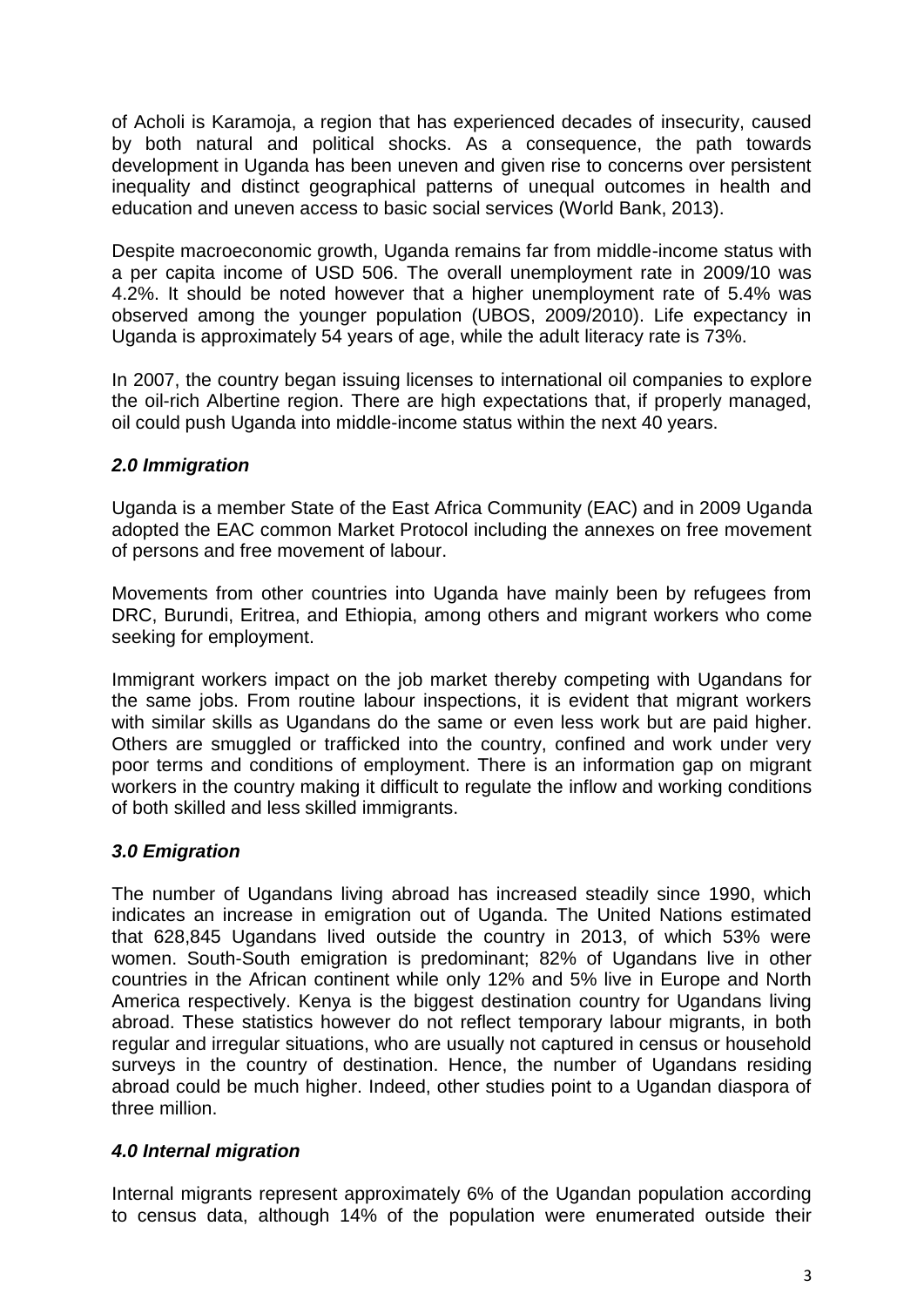district of origin. More than half of internal migrants are located in the Central Region, which includes Kampala. Of these migrants, 44% are between the ages of 15-29 and 37% are under the age of 15.

There are a variety of reasons driving internal migration including search of better economic opportunities. For the Karamajong, a primarily agro-pastoralist population and who inhabit the remote sub-region of Karamoja, migration is an integral and critical element of their livelihood. Faced with acute environmental, political and economic shocks, many Karamajong, particularly those of Bokora ethnicity including children, have migrated to urban centres. Children from Uganda's Karamoja region are increasingly trafficked to Uganda's urban centres and exploited for labour. In other regions, displacement has been caused by natural disasters such as drought, epidemics of disease, flooding and landslides.

The number of internally displaced people has steadily decreased over the years, which may be attributed to the end of the war in northern Uganda and efforts to reintegrate persons affected into their communities through various government programmes.

#### *5.0 Impact of migration*

Remittances account for approximately 5.65% of Uganda's GDP. Since 1999, they have grown 300%, reaching USD 900 million in 2011. Approximately 68% of remittances are used for household consumption, including education.

With regards to health, migration is perceived to contribute both positively and negatively to the health outcomes of both migrants and the host communities. For example, migration is perceived to lead to new opportunities for livelihoods improvement through expanding opportunities for employment. This type of migration is perceived to contribute to increased income and therefore money to boost food and nutrition security. However, migration is also perceived to increase areas of vulnerability for migrants before they leave their country of origin, during travel and when they reach their destinations. Migration has been further linked to the spread of diseases especially where border public health disease surveillance is weak.

It is clearly known that well-managed migration has the potential to yield significant benefits to origin and destination states. For instance labour migration has played an important role in filling labour needs in agriculture, construction, health and other sectors, thus contributing to economic development of many destination countries in Africa. Conversely, the beneficial feed-back effects of migration such as remittances, knowledge and skills transfers, and return migration have in some cases made major contributions to economies of origin countries.

#### *6.0 Expected trends*

It is expected that the general mobility to and from Uganda will increase, particularly within the EAC region. The elimination of work visas for EAC citizens in Uganda will be reflected in an increase in foreign-born population in the country. The flow of labour migrants from other parts of the world could also increase given Uganda's economic growth and investment opportunities, particularly in the oil sector.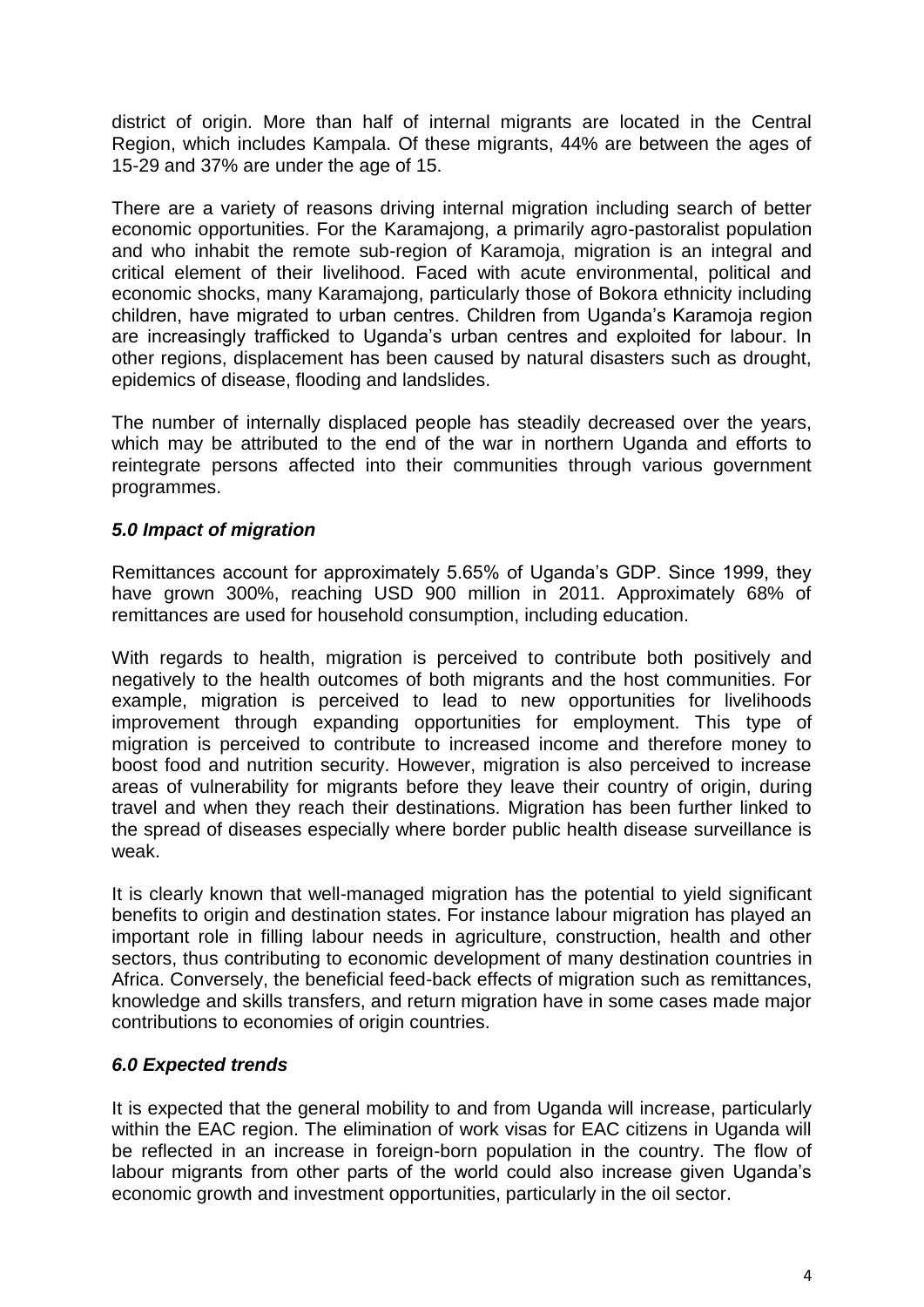Emigration patterns are likely to continue growing steadily as Ugandans are pulled into the regional and international labour markets, both as skilled and non-skilled labour. In this context, Ugandans are likely to continue to fall victim to human traffickers who prey on the naivety and vulnerability of migrants unless a concerted and coordinated response is implemented by the Ugandan government and partners to properly manage migration and develop assistance networks abroad. The number of Ugandan workers abroad could increase dramatically if bilateral labour agreements are signed with major labour importing countries.

Internal migration is expected to also continue rising particularly in response to unemployment pressures and natural disasters. Irregular migration will also increase given the porosity of its borders and the many pull factors that attract irregular migrants including, peace, stability, availability of jobs and presence of family networks.

The government of Uganda is committed to the observance and protection of human rights. At the international and regional scene, Uganda is a signatory to a number of conventions, protocols and charters. These instruments have been domesticated into the national laws.

Legal Framework

- i. The National Constitution
- ii. Uganda Citizenship and Immigration Control Act (Cap 66), 1999 as amended by the Uganda Citizenship and Immigration Control (Amendment) Acts, of 2006 and 2009;
- iii. Uganda Citizenship and Immigration Control Regulations, 2004;
- iv. The Uganda Citizenship and Immigration Control of Aliens Regulations, 2004
- v. Employment Act, No. 6, of 2006;
- vi. The Employment Regulations, 2011 and Employment (Sexual Harassment) Regulations, 2012;
- vii. The Statutory Instrument No. 62 on Employment (Recruitment of Ugandan Migrant Workers Abroad) Regulations of 2005;
- viii. The Occupation, Safety and Health Act, No. 9 of 2006;
- ix. The Workers' Compensation Act, No.5 of 2000;
- x. The Labour Disputes (Arbitration and Settlement) Act, No. 7 of 2006;
- xi. The Labour Unions Act, 2006;
- xii. Labour Union (Access of Union Officials to a Workplace) Regulations, 2011;
- xiii. Prevention of Trafficking in Persons Act, 2009;
- xiv. Children Act, (Cap 59);
- xv. Guidelines for labour inspectors on the Identification of Hazardous Child Labour.

#### *7.0 Institutional framework*

To ensure that the rights of migrant workers are protected a number of structures have been put in place to enforce the above pieces of legislation.

- Ministry of Internal Affairs;  $\Box$
- $\Box$ Ministry of Gender, Labour and Social Development;
- $\Box$ Ministry of Foreign Affairs:
- Uganda Human Rights Commission;  $\Box$
- Equal Opportunities Commission;  $\Box$
- Labour Unions; $\Box$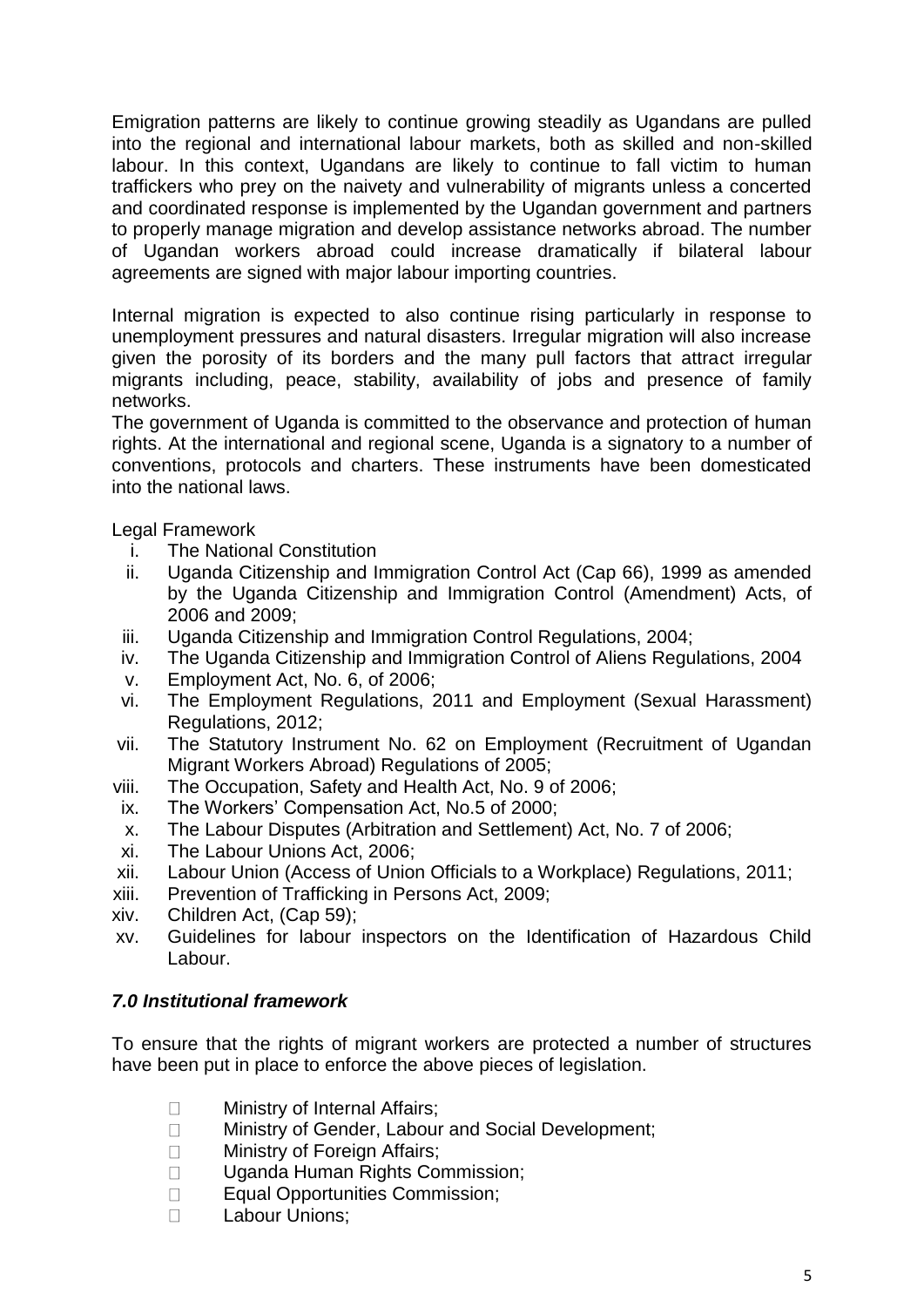$\Box$ Federation of Uganda Employers

### *8.0 Challenges*

#### **a) Data gaps and limitations**

The measurement of migration in Uganda is characterised by the lack of regular statistics and weak management of administrative sources. Administrative data also has several limitations. Firstly not all the data collected is digitalized, centralized or available for analysis. Most administrative data is not disaggregated by sex or age. While some important administrative data is gathered in the country, this is not the case for consular offices and the lack of reliable administrative data from abroad is an impediment to understanding the emigration patterns of Ugandans. No household surveys exclusively focused on migration have been conducted in Uganda.

It must also be noted that the health management information systems, the human resource information system, the education management information systems and the environment management information systems do not include migration indicators, making it difficult to measure the impact of migration on these sectors.

#### **b) Private agencies are increasingly playing a greater role in the recruitment and deployment of migrant workers.**

The inadequate effective oversight can contribute to serious and systemic violations of the rights of migrant workers. A number of abuses have been reported involving private recruitment agencies, including confiscation of passports and fraudulent misrepresentation of the type of work for which people are being hired. Pregnancy and HIV/AIDS tests are used routinely by some of these agencies, disregarding recognized international standards.

#### **c) There are growing numbers of migrants in an irregular situation.**

While the nature of irregular migration makes accurate figures impossible, it is most impossible to ensure that their rights are amply protected.

#### *9.0 Conclusion*

Countries of origin and destination have differing responsibilities to protect the rights of migrant workers at each of these stages. This reflects the different events that take place before and after departure, with greater responsibility resting on countries of origin in the pre-departure and return stage, and greater responsibility resting on the destination countries in the post-departure and work stage. It also acknowledges the reality that countries have the ability to exercise more supervision within their own borders.

The importance of "shared responsibility" through the "supervision and regulation of international labour migration and engagement in international cooperation in the interest of promoting and protecting the rights of migrant workers"

Before I conclude my remarks allow me to take this opportunity to thank the Office of the High Commissioner for Human Rights in Uganda for the support extended during the preparation of this report.